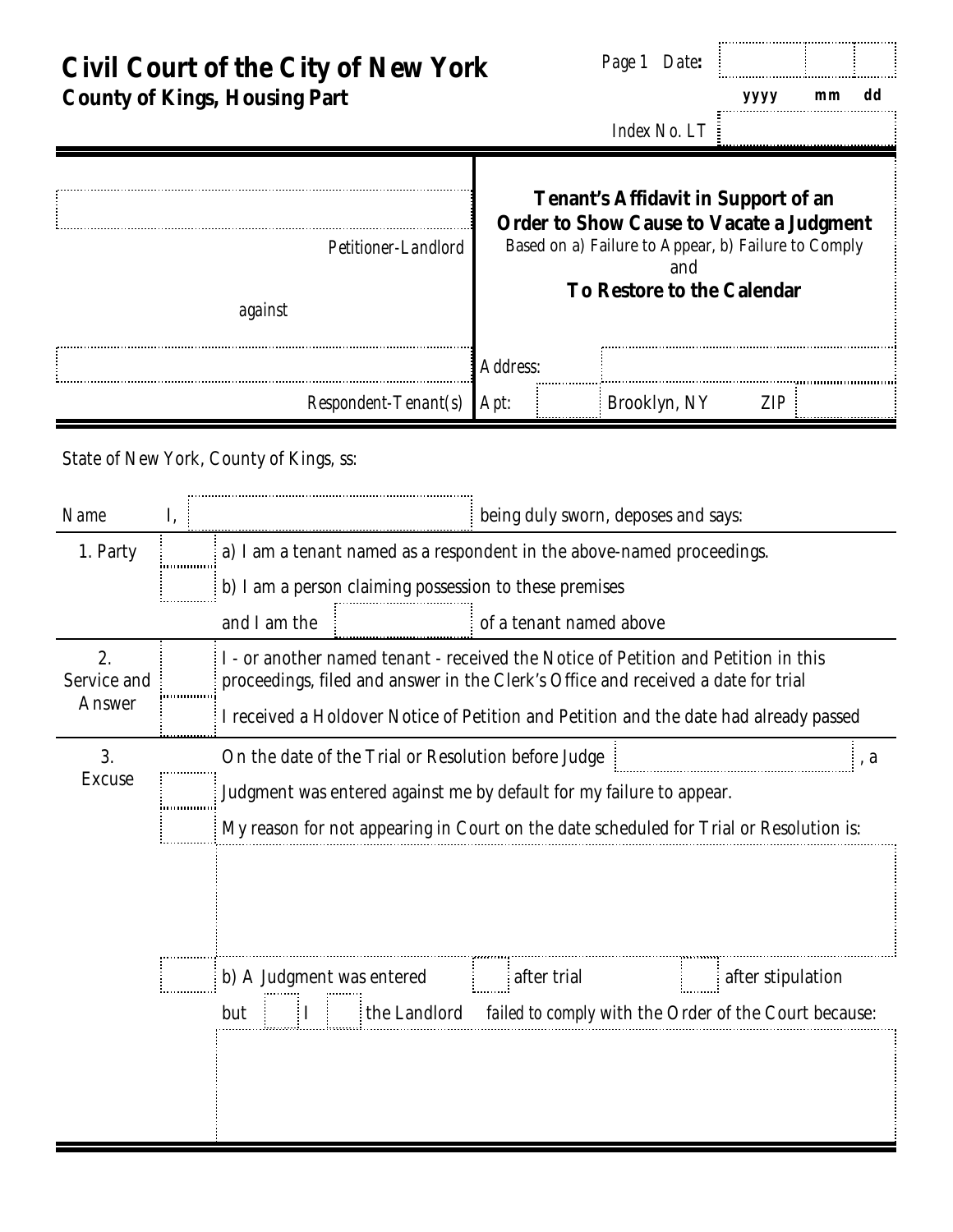## **Civil Court of the City of New York** *Page 2 Date*: **County of Kings, Housing Part** *yyyy mm dd Index No. LT* I allege that I have a good defense because: 4. Defense I was improperly served petitioner is not the owner the amount being claimed is incorrect no rent was demanded .<br>........ there is credit due for rent overcharge the rent has been partially/fully paid hmn the rent has been offered but refused  $\qquad \qquad \vdots \qquad \qquad$  I have been harassed there are conditions in the apartment which need repair, or services which have not been provided heat heat health and safety hot water **other sanitary conditions** is the sanitary conditions electrical pests & vermin oven / stove  $\begin{bmatrix} \vdots \\ \vdots \\ \vdots \end{bmatrix}$  plumbing '........ refrigerator **walls** in mu ........ security example and security and security doors / windows is recycling other - describe Explain rent payments, if any, or other defense: 5. I request that the Judgment be vacated, that the case be restored to the calendar, and that I be Request granted permission to serve these papers in person 6.Prior I have not had a previous Order to Show Cause regarding this index number Order I have had a previous Order to Show Cause regarding this index number, but I am making this further application because: Sworn to me this day of 20 *Signature of Tenant / Respondent Note: Additional information relating to this form, including electronic copies, is available at Signature of Court Employee and Title http://housing-court-of-kings.net*